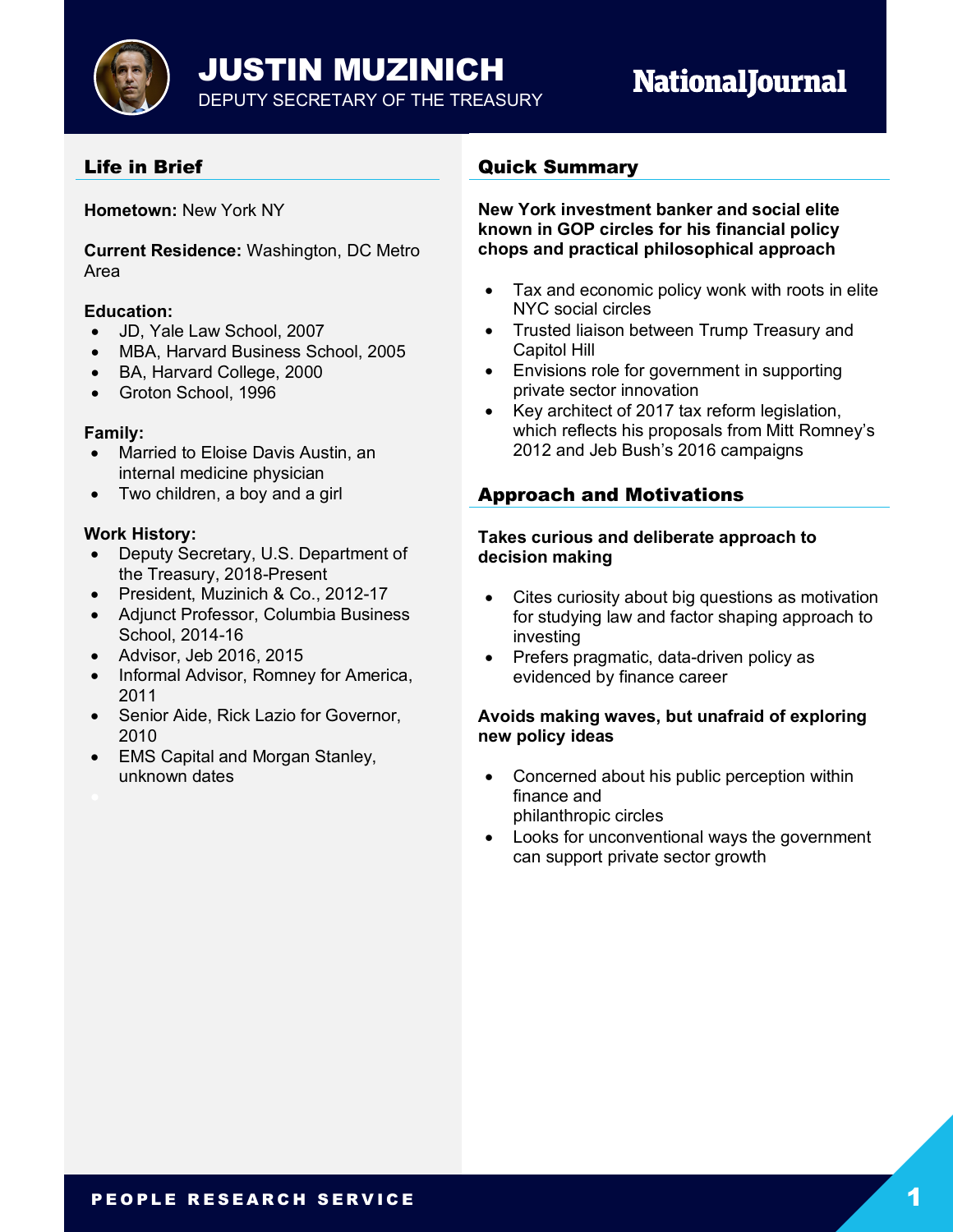# Policy Positions and Areas of Focus

**Deeply curious about the systems and responsibilities underpinning policy institutions and practices**

## **Federal Reserve Policy** *– Argues for strengthening, expanding the Federal Reserve's purview to include financial stability*

- Supports the political independence of the Federal Reserve Board of Governors
- Wrote multiple op-eds advocating for adding financial stability to the Fed's existing two mandates of maintaining employment and stable prices

## **Investment Strategy/Value Investing** *– Favors carefully considered, data-driven, long-term approach*

- Began career in equity investment but pivoted to fixed income investing
- Highlights preference for fixed income based on the broader analysis it entails
- Muzinich and Company emphasizes need for robust credit analysis and risk control, which aligns with public statements

## **Tax Policy** *– Played major role shaping 2017 tax bill*

- Previous campaign work laid groundwork for 2017 tax bill (TCJA); played key role in passage and implementation
- Called for reducing personal income tax brackets to three from seven and lowering rates
- Proposed doubling standard reduction and reducing corporate rate to 20%

## **Other Areas** *– Has prior interest in a wide range of issues, from foreign aid to nuclear nonproliferation*

- Previously supported the Transatlantic Trade and Investment Partnership and proposed restructuring foreign aid to take the form of tax credits to businesses working in developing countries
- Penned a 2010 piece calling for modernizing nuclear nonproliferation

# Core Communities

**Network reflects varied perspectives on finance issues, from political, policy, and investment communities**

#### **Investment Banking Executives** *– Personally and professionally linked to investment firms*

- Muzinich's father, George, founded the New York investment firm Muzinich & Company
- Muzinich's father-in-law founded Austin, Calvert & Flavin, an investment management firm in San Antonio

#### **GOP Financial Policy Wonks** *– Enjoys collaborations with conservative academics, policy advisors*

- Co-author and collaborator with Columbia Business School Dean Glenn Hubbard, who helped write Mitt Romney's 2012 tax plan
- Hoover Institution scholars

## **Elite NYC Social Circles** *– Philanthropy provides links to Trump Administration allies*

- Former member of the NY Presbyterian Hospital Board of Trustees
- Fellow trustees included:
	- o Craig Phillips, Counselor at Treasury
	- o Steve Schwarzman, CEO of the Blackstone Group and an advisor to President Trump
	- o Harrison LeFrak, CEO of LeFrak
- Admitted as a member of the Global New Yorkers' Club in 2011
- Member of the Council on Foreign Relations

## **Moderate GOP Presidential Campaigns** *– Entered national politics with the Romney and Jeb Bush campaigns*

- Worked with Goldman Sachs executive Jim Donovan, whose firm was a strong financial backer of Jeb Bush's 2016 campaign
- Collaborated with April Ponnuru, who served as a policy and communications advisor to Bush, and formerly worked for Sen. Roy Blunt (R-MO).
- Romney 2012 campaign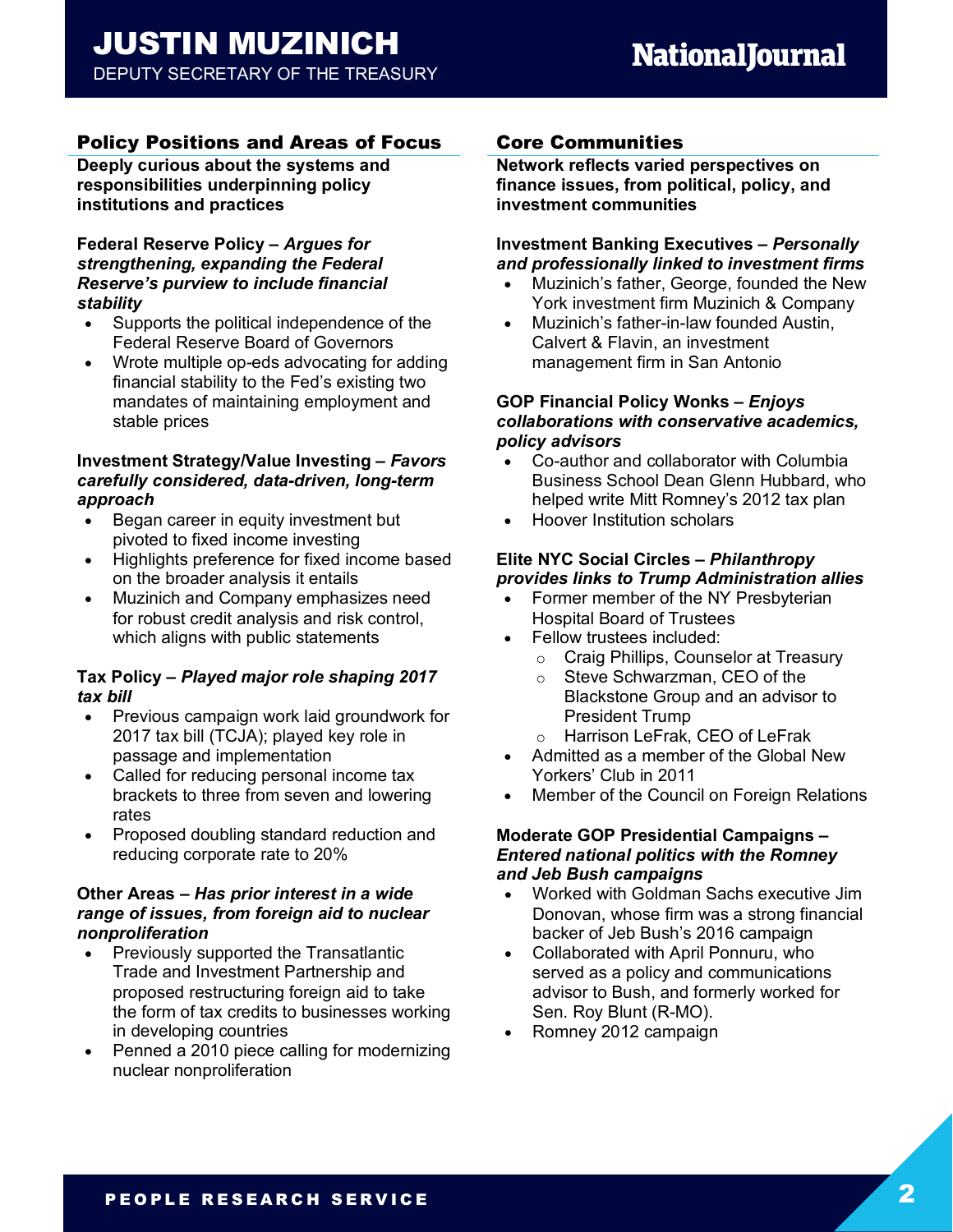# Selected Publications

**Sporadic engagement in major national outlets, largely through op-eds, on issues ranging from economic policy to nuclear nonproliferation and foreign aid reform**

- "The Nuke in the Cargo Hold," *Hoover Institution*, August 2010, Calling for modernizing nuclear proliferation strategy
- With Glenn Hubbard, "A new mandate for the Federal Reserve," *The Washington Post*, October 2013, On making financial stability an explicit component of the Federal Reserve's mandate
- With Glenn Hubbard, "Beware Regulatory Concentration Risk," *American Banker*, February 2014, Criticizing Federal Reserve policies after the financial crisis for being too narrow and prescriptive on regulatory concentration risk
- With Eric Welker, "A Global Tax Credit," *The New York Times*, October 2007, Suggesting that federal foreign aid spending would be more efficiently spent by giving tax credits to American companies
- With James Stavridis, "Sisyphus Just Needs a Hand," *Foreign Policy*, January 2015, Calling for the passage of the Transatlantic Trade and Investment Partnership; co-authored with former Naval Admiral James Stavridis

# Financial Disclosures and Donors

**Investment history reflects emphasis on tech, health care, and agriculture**

• \$17 million in vested stock options, capital gains income and company salary according to 2018 financial disclosures

## **Donor to NY politicians and young, rising Republicans like Rep. Mike Gallagher and Sen. Tom Cotton**

- \$7,700 to Jeb Bush and related PACs, 2015
- \$6,300 to Elise Stefanik (R-NY21), 2013-16
- \$5,400 to Mike Gallagher (R-WI8), 2016
- \$5,200 to Tom Cotton (R-AR), 2014
- \$2,600 to Mitch McConnell (R-KY), 2014

# Speaking Engagements

#### **Occasional appearances to promote Treasury's agenda**

- Panelist at the closed-door AEI World Forum discussing the efficacy of President Trump's economic policy in his first year, April 2018
- Spoke at the HOPE Global Forum in Atlanta focused on inclusive prosperity, May 2019

## Profiles Others Have Written

**Profiles discuss Muzinich's finance background and role in the Trump Administration**

Alan Rappeport, "The Little-Known Pragmatist Who Is Shaping the Trump Tax Cuts," The New York Times, October 2017

• Discusses role in tax reform and includes quotes from Jeb Bush, Glenn Hubbard, and Stephen Mnuchin

Q&A with Graham and Doddsville, Columbia Business School student investment newsletter, Winter 2014

• Discusses career path, investment philosophy